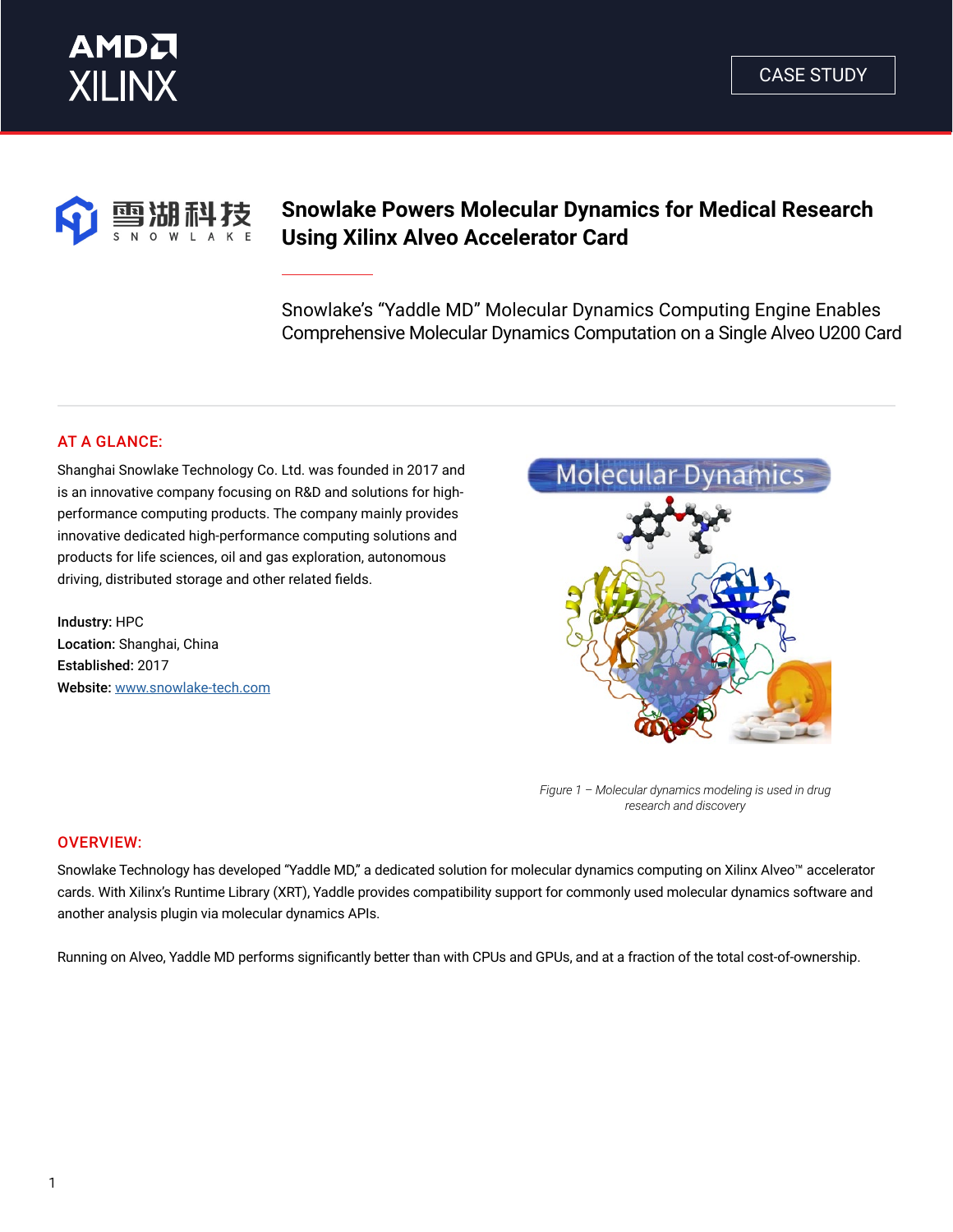## CHALLENGE:

Capital spending on drug research and discovery has grown exponentially in recent years as traditional structure-based design methods have begun to reach their limits. One of the most-exciting and innovative areas of advancement has been in motion-based drug design, or molecular dynamics simulation, which requires a heavy amount of computing power.

Previously, only large supercomputers could produce enough computing power for molecular dynamics calculations. But Snowlake wanted to build a solution that was cost- and power-efficient and achieved a significant performance boost vs. traditional supercomputers.

#### SOLUTION:

Drug discovery has moved to the molecular level for advancing medicine. With this level of research, scientists can better understand the role of molecules and biological processes and unlock the secrets of their interaction.

Yaddle MD is a high-performance, dedicated solution for molecular dynamics that uses a Xilinx FPGA-based Alveo U200 accelerator card to implement molecular dynamics algorithms and perform complex calculations. With this adaptive computing technology on board, Yaddle MD delivers higher performance than CPUs and GPUs to dramatically accelerate the dynamic simulation of biomolecules. Now, a single Alveo card can achieve performance once only previously achievable by supercomputers.

With Yaddle MD, users can:

- · Release CPU resources by implementing the complete computing workload of molecular dynamics on a single FPGA
- · Achieve distributed pipeline calculations among atoms for non-bonded force that significantly improves computing performance
- · Encode bonded information between atoms and decode them in real-time calculations
- · Leverage a toolkit that provides compatibility support for common molecular dynamics software and other analysis tools, including format conversion

Xilinx Alveo U200 accelerator cards are designed to meet the constantly changing needs of the modern data center, providing up to 90X performance increase over CPUs for common workloads, including machine learning inference, video transcoding, and database search and analytics.

With complex algorithms evolving faster than silicon design cycles, it's impossible for fixed-function GPU and ASIC devices to keep pace. Built on Xilinx 16nm UltraScale™ architecture, Alveo U200 accelerator cards provide reconfigurable acceleration that can adapt to continual algorithm optimizations, supporting any workload type while reducing overall cost-of-ownership.